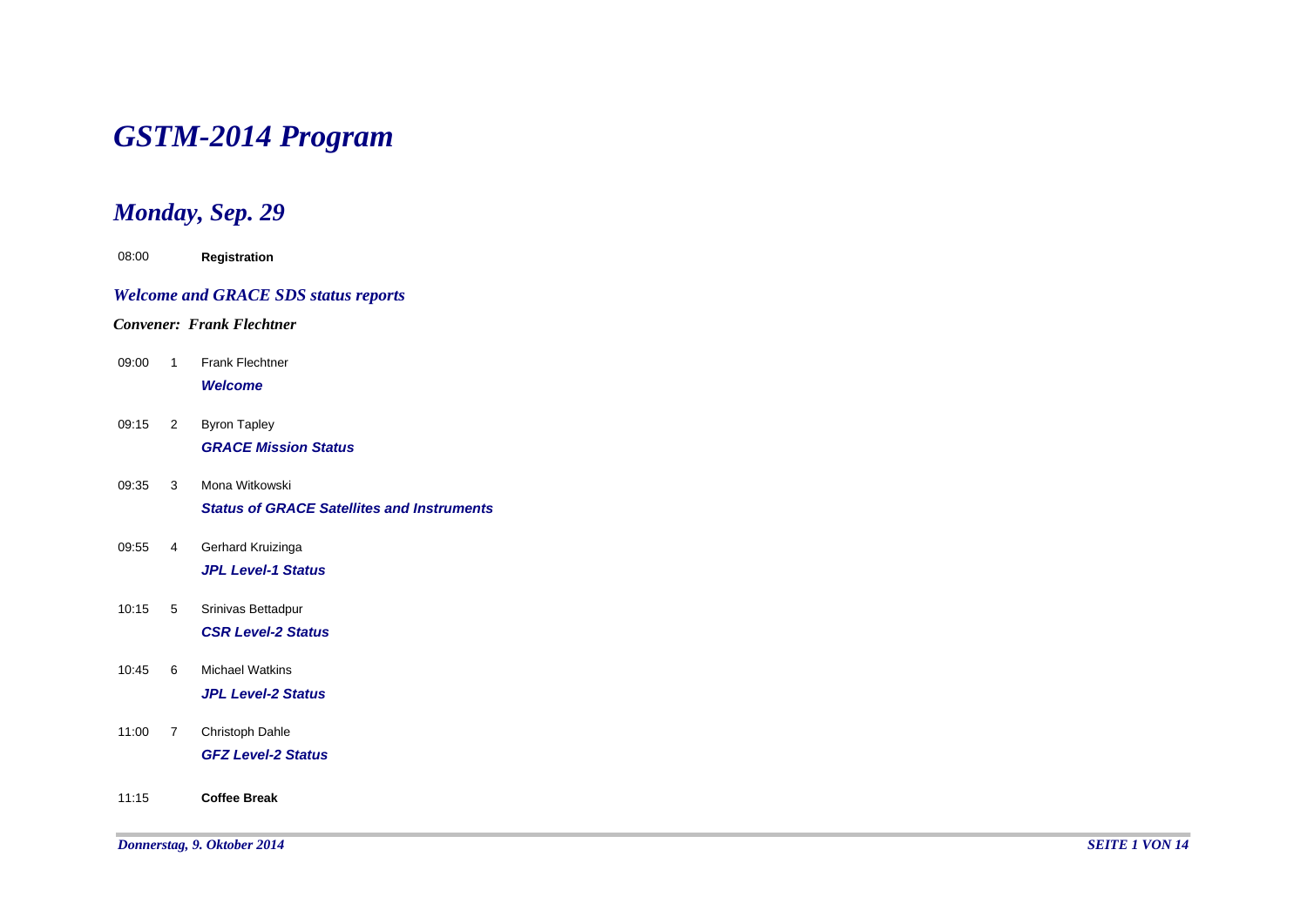Henryk Dobslaw *AOD1B: Status of RL05 and Future Plans* 11:45 8

### *Session B.1: Multidisciplinary Science*

## *Convener: Matthias Weigelt*

Xiaoping Wu  $12:15$  1

**Presented by:** Xiaoping Wu

*Accelerations in Surface Mass Transport – A Global Reassessment*

12:30 I. Sasgen, M. Horwath, V. Klemann, E. J. Petrie, N. Schoen, R. Pail, A. Horvath, J. L. Bamber, P. J. Clarke, H. Konrad, M. R. Drinkwater **Presented by:** Martin Horwath  $12:30$  2

*The glacial-isostatic adjustment signature in Antarctica inferred from GRACE, Enivsat/ICESat and GPS (ESA-STSE project REGINA).*

12:45 Erik R. Ivins, David Wiese, Michael Watkins, Felix Landerer, Alexander Simms, Dah-Ning Yuan, Carmen Boening, Eugene Domack  $12:45$  3

**Presented by:** Erik R. Ivins

*Glacial Isostasy and Mass balance of Graham Land and the greater Antarctic Peninsula 2002-2014 and over the past 150 years using GRACE and GNSS station data*

13:00 Jolanta Nastula, Małgorzata Wińska, Monika Biryło 4

**Presented by:** Jolanta Nastula

*Comparison of polar motion excitation functions computed from different sets of gravimetric coefficients*

- M. Srinivasan, E. Ivins, M. Jasinski, J. Famiglietti, M. Rodell *Developing a Comprehensive GRACE Applications Strategy* **Presented by:** Margaret Srinivasan Poster 20
- 13:15 **Lunch**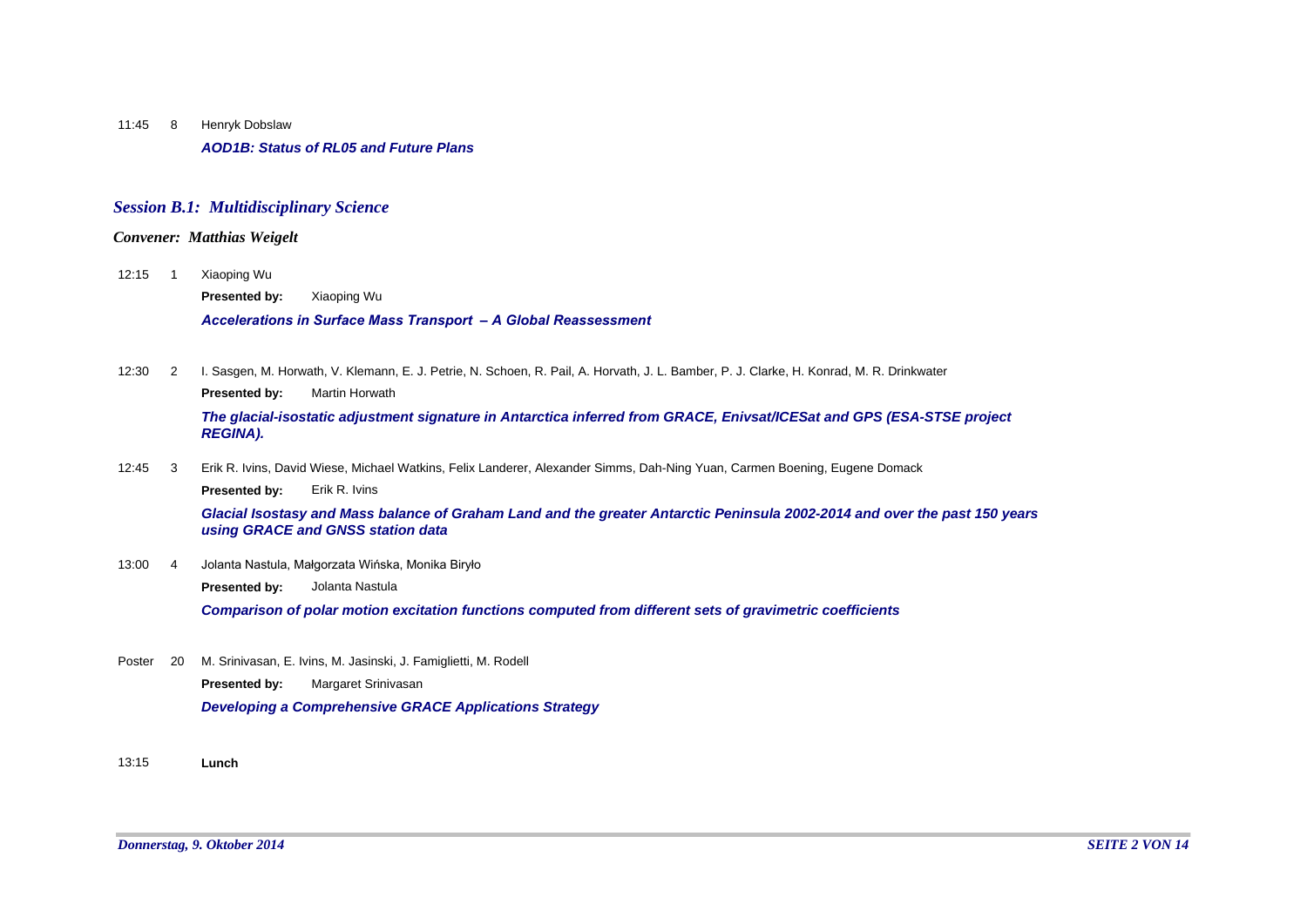# *Session B.4: Hydrology*

#### *Convener: Matt Rodell/Andreas Güntner*

- Matthew Rodell *Hydrological Extremes in the GRACE Record* **Presented by:** Matthew Rodell  $14:15$  1
- 14:30 Sarah Elizabeth McCandless, Srinivas Bettadpur, Teresa Howard, Gordon Wells *Utilizing GRACE TWS, NDVI, and Precipitation for Drought Identification and Classification in Texas* **Presented by:** Srinivas Bettadpur  $14:30$  2
- 14:45 Mohamed Ahmed, Mohamed Sultan, John Wahr, Ahmed Mohamed, Eugene Yan *Quantifying recharge and depletion rates of the Nubian Sandstone Aquifer System: An integrated approach* **Presented by:** Mohamed Ahmed  $14.45 \quad 3$
- 15:00 Carmen Boening, Marie-Estelle Demory, David Wiese, Pier Luigi Vidale, Malcolm Roberts, Reinhard Schiemann, Matthew Mizielinski, Michael M. Watkins *The use of GRACE satellite data to validate the global hydrological cycle as simulated by a global climate model* **Presented by:** Carmen Boening 15:00 4
- 15:15 Annette Eicker, Maike Schumacher, Jürgen Kusche, Hannes Müller Schmied, Petra Döll *Calibration/data assimilation approach for WGHM using gridded GRACE observations* **Presented by:** Annette Eicker  $15:15$  5
- 15:30 Liangjing Zhang, Henryk Dobslaw 6

**Presented by:** Liangjing Zhang

*Validation of MPI-ESM Decadal Hindcast Experiments with Terrestrial Water Storage Variations as Observed by GRACE*

15:45 **Coffee Break**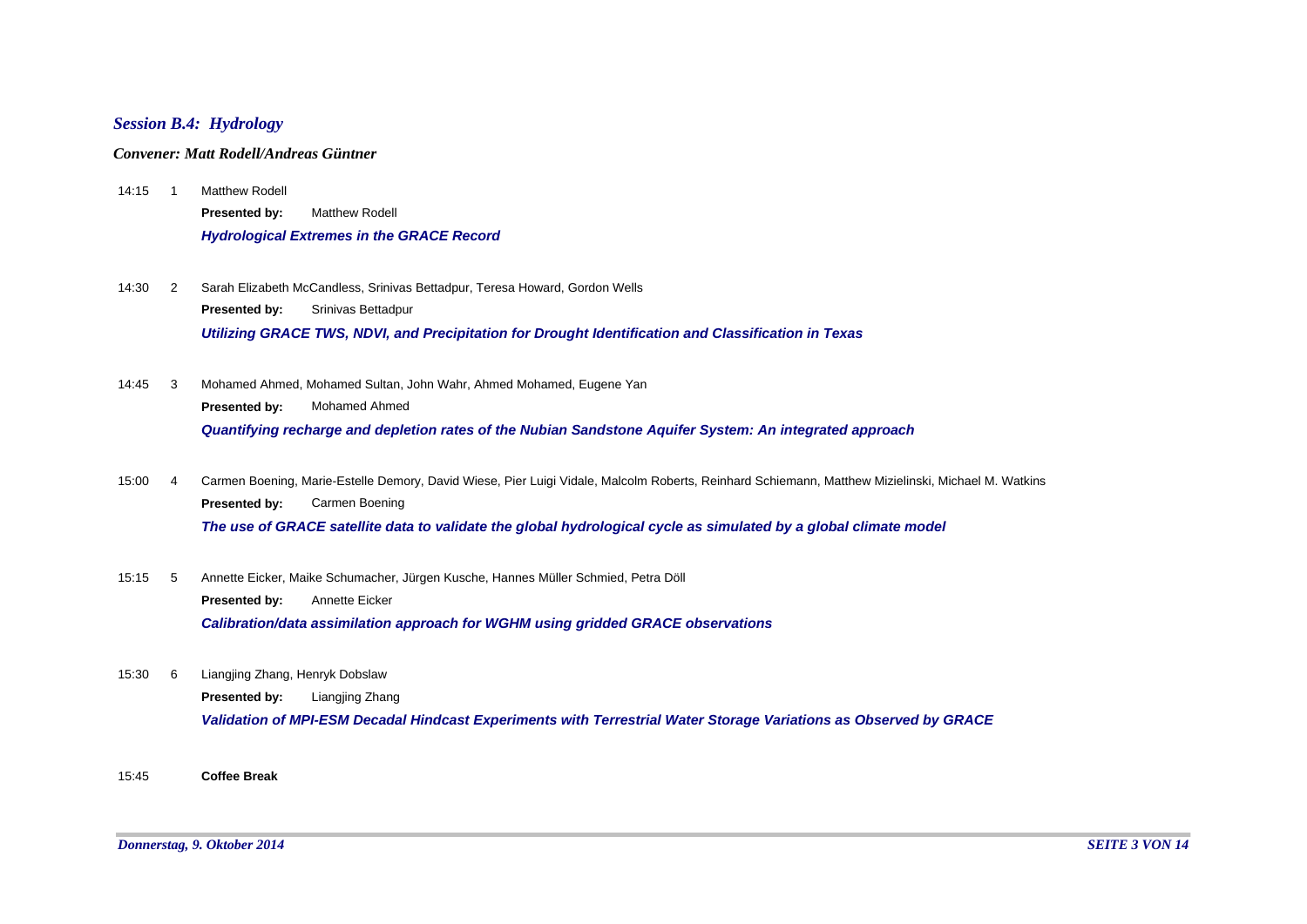16:15 Akbar Shabanloui, Jürgen Müller 16:15 7

**Presented by:** Jürgen Müller

*Assimilation of GRACE, satellite altimetry and hydrological data for determining mass variations in the Siberian permafrost region*

16:30 Mohamed Sultan, Mohamed Ahmed, John Wahr, Eugene Yan **Presented by:** Mohamed Sultan  $16:30$  8

*Assessing the performance of land surface models over Africa using GRACE and remote sensing data*

16:45 J. Kusche, A. Springer, C. Ohlwein, K. Hartung, L. Longuevergne, S. Kollet, J. Keune, H. Dobslaw, E. Forootan, A. Eicker, P. Krahe, W. You **Presented by:** J. Kusche 16:45 9

*Synergies between GRACE and regional atmospheric modeling efforts*

17:00 10 J. Huang, G. Pavlic, A. Rivera

**Presented by:** Jianliang Huang

*How well can synoptic groundwater storage variation be mapped from GRACE? - A case study in Alberta, Canada*

Poster 20 Leonid Zotov, Viktor Yushkin, Jaakko Makinen, Mirjam Bilker-Koivula, *Mass changes over Russia from GRACE and absolute gravimetry* **Presented by:** L. Zotov

- 17:15 **Poster Session**
- 18:30 20:30 **Social Event**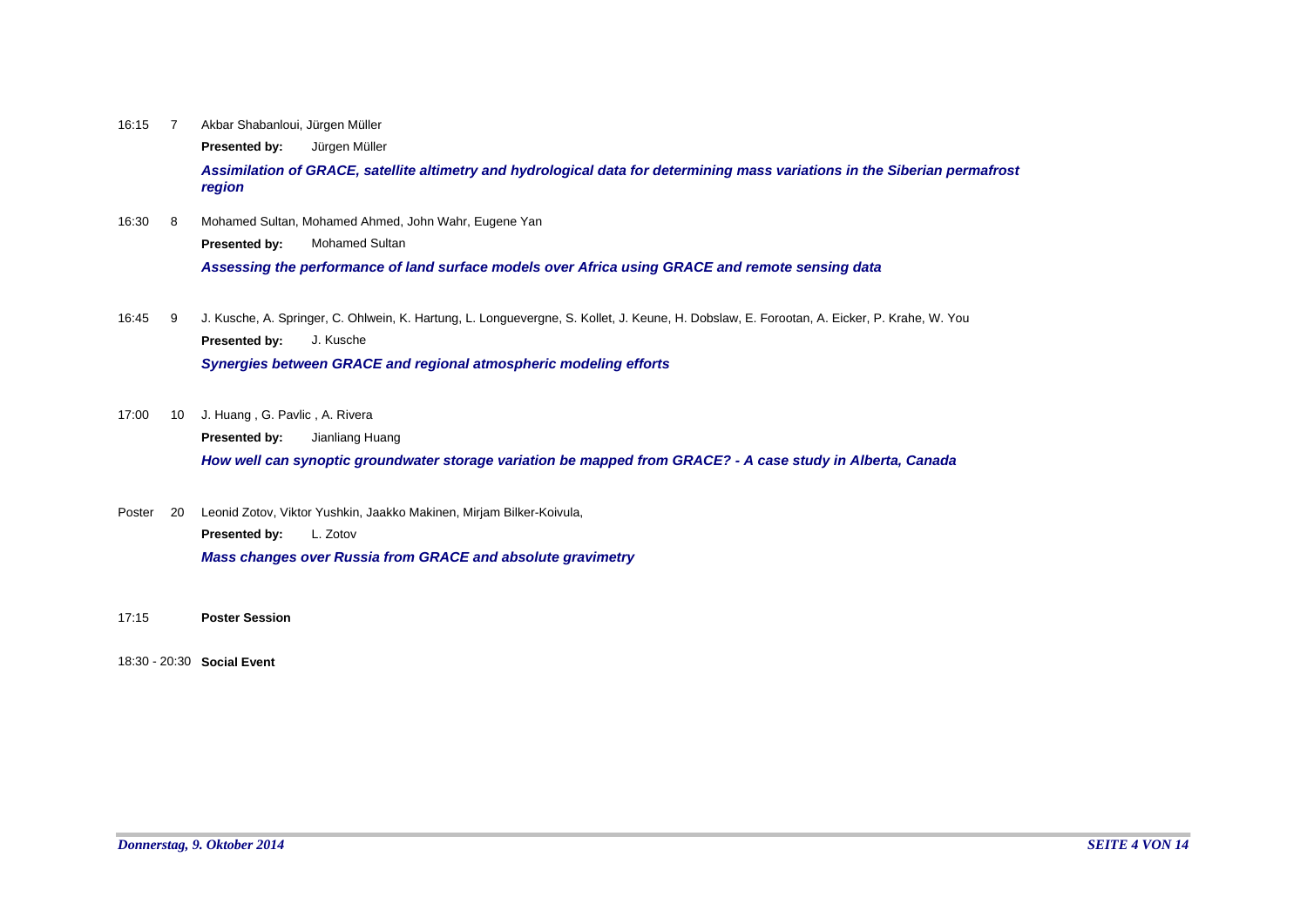# *Tuesday, Sep. 30*

# *Session A1: Analysis Techniques Inter-comparisons*

*Convener: Srinivas Bettadpur/Jürgen Kusche*

- T. Mayer-Guerr, N. Zehentner, B. Klinger, A. Kvas *ITSG-Grace2014: a new GRACE gravity field release computed in Graz* **Presented by:** T. Mayer-Guerr 08:30 1
- Ulrich Meyer, Adrian Jäggi *AIUB-RL02 monthly gravity field solutions from GRACE kinematic orbits and range rate observations* **Presented by:** Ulrich Meyer 08:45 2
- Jean-Michel Lemoine, Sean Bruinsma, Pascal Gégout, Richard Biancale, Stéphane Bourgogne *Release 3 of the GRACE gravity solutions from CNES/GRGS* **Presented by:** Jean-Michel Lemoine 09:00 3
- B. Loomis, S.B. Luthcke, T. Sabaka 09:15 4

**Presented by:** B. Loomis

*Progress towards the next generation of GSFC global mascons*

09:30 Beate Klinger, Torsten Mayer-Gürr 09:30 5

**Presented by:** Beate Klinger

*Combination of GRACE star camera and angular acceleration data: impact on monthly gravity field models*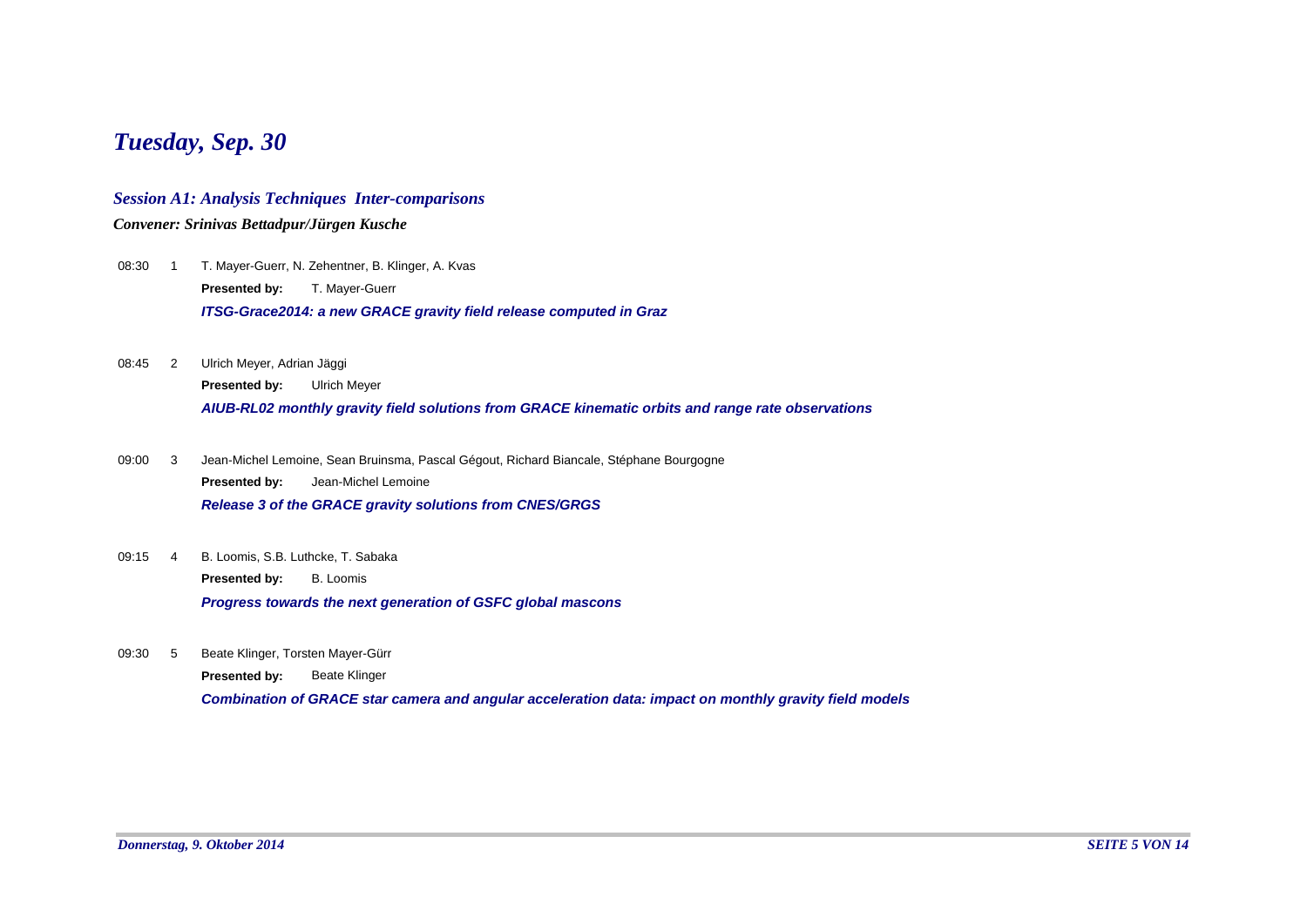09:45 6 Peter L. Bender, Frank G. Lemoine, Scott B. Luthcke **Presented by:** Peter L. Bender

*Progress Toward Development of a Four Revolution Empirical Correction Proceedure for GRACE Type Missions*

- 10:00 7 A. Horvath, M. Murböck, R. Pail, M. Horwath *Mass signals from GRACE gravity fields with dedicated filtering using full covariance information* **Presented by:** Alexander Horvath
- Jiangjun Ran, Pavel Ditmar, Roland Klees *Improved post-processing of GRACE monthly gravity fields to estimate regional mass variations of the Greenland Ice Sheet* **Presented by:** Jiangjun Ran 10:15 8
- 10:30 **Coffee Break**
- 11:00 Christian Gruber, Andreas Groh, Christoph Dahle, Elisa Fagiolini *Evaluation of global and regional GRACE solutions* **Presented by:** Christian Gruber  $11:00$  9
- 11:15 10 Y. Sun, P. Ditmar, R. Riccardo

**Presented by:** Y. Sun

*Determination of changes in the Earth's dynamic oblateness from GRACE, an ocean bottom pressure model and a glacial isostatic adjustment model*

11:30 11 Na Wei, Tonie van Dam, Matthias Weigelt, Thierry Meyrath

**Presented by:** Na Wei

*Seasonal Variations of Low-degree Spherical Harmonic Derived from GPS Data and Loading Models*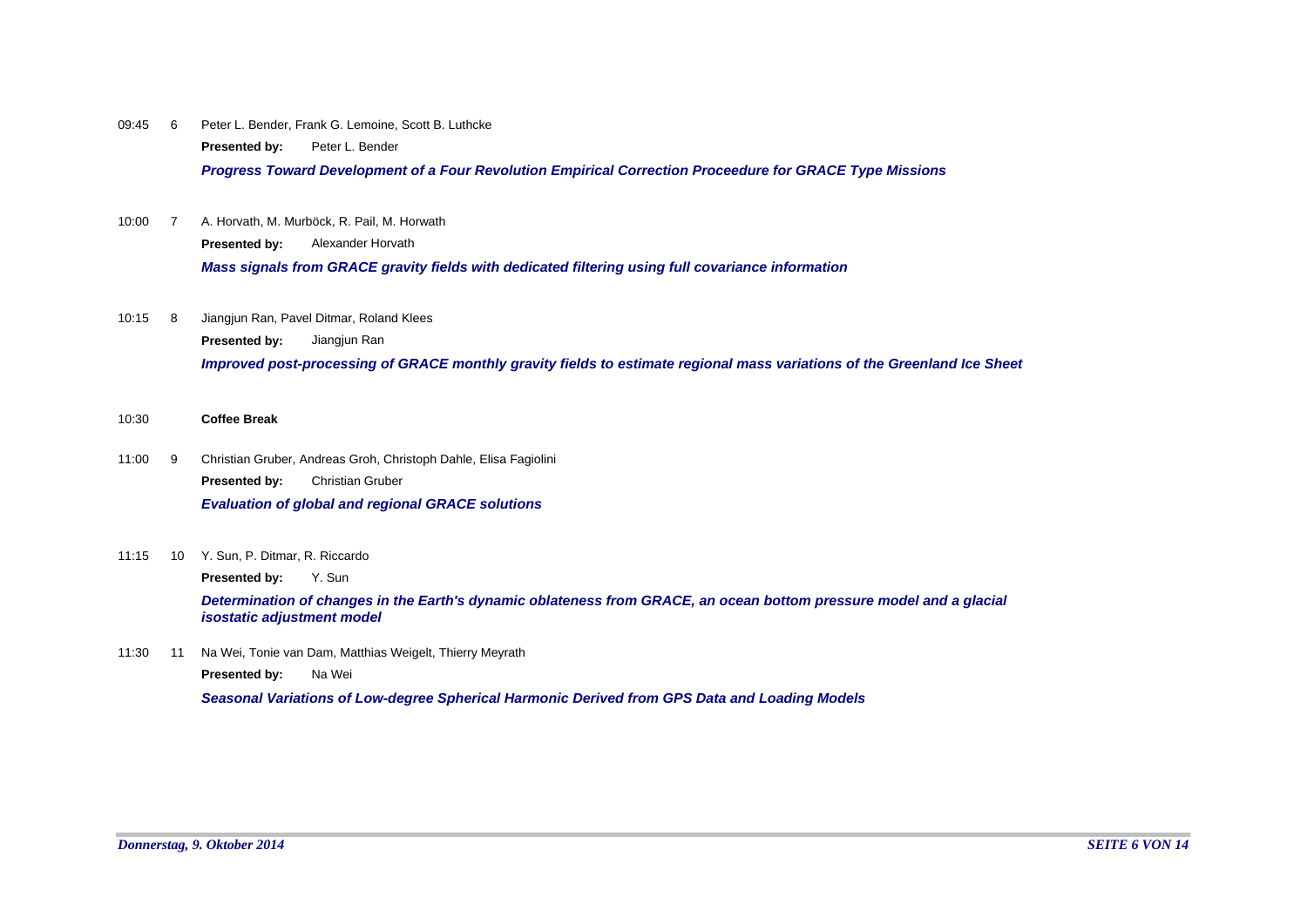11:45 A. Jäggi, M. Weigelt, F. Flechtner, A. Güntner , T. Mayer-Gürr, S. Martinis, S. Bruinsma, J. Flury, S. Bourgogne 12

**Presented by:** A. Jäggi

*European Gravity Service for Improved Emergency Management - a new Horizon2020 project to serve the international community and improve the accessibility to gravity field products*

Poster 20 C. Siemes, M. Fehringer, R. Floberghagen, B. Frommknecht, R. Haagmans *Evolution of GOCE gravity gradient performance during mission lifetime* **Presented by:** Christian Siemes

Poster 21 Tamara Bandikova, Ulrich Meyer, Beate Klinger, Paul Tregoning, Jakob Flury, Torsten Mayer-Gürr *Improved star camera attitude data and their effect on the gravity field* **Presented by:** Tamara Bandikova

#### *Session A.2: GRACE Follow-On NGGM*

#### *Convener: Mike Watkins / Frank Flechtner*

- 12:00 Mike Watkins, Frank Flechtner, Phil Morton, Frank Webb, Franz-Heinrich Massmann, Ludwig Grunwaldt *Status of the GRACE Follow-On Mission* **Presented by:** Mike Watkins  $12:00 \t 1$
- Bernard Foulon, Bruno Christophe, Vincent Lebat, Damien Boulanger, Francoise Liorzou *Development status of the GRACE Follow-On accelerometer and first results of the Engineering Model testing* **Presented by:** Bruno Christophe  $12:15$  2
- Christina Bogan for the LRI team  $12:30 \t3$

**Presented by:** Christina Bogan

*The Laser Ranging interferometer for GRACE Follow On - current status*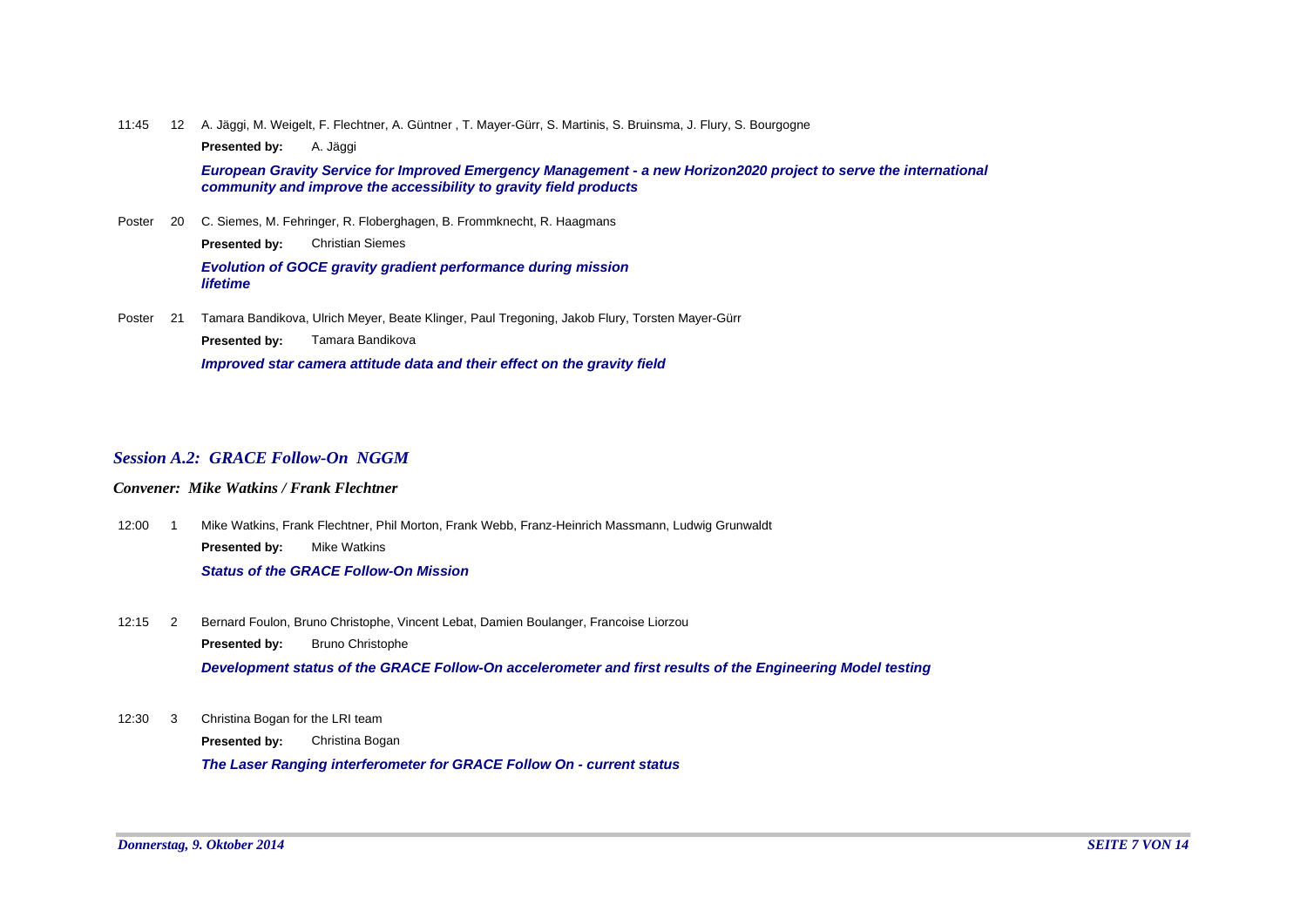- 12:45 4 Srinivas Bettadpur, Christopher McCullough, John Ries, Minkang Cheng *Use of GNSS and SLR tracking of LEO satellites for bridging between GRACE and GRACE-FO* **Presented by:** Srinivas Bettadpur
- 13:00 M. Weigelt, T. van Dam, O. Baur, M. J. Tourian, H. Steffen, K. Sosnica, A. Jäggi, N. Zehentner, T. Mayer-Gürr, N. Sneeuw *How well can the combination hlSST and SLR replace GRACE? A discussion from the point of view of applications* **Presented by:** Matthias Weigelt  $13:00$  5
- 13:15 **Lunch**
- K. Sośnica, A. Jäggi, M. Weigelt, T. van Dam, N. Zehentner, T. Mayer-Gürr  $14:15$  6

**Presented by:** Krzysztof Sośnica

*Time varying gravity from SLR and combined SLR and high-low satellite-to-satellite tracking data*

14:30 Norbert Zehentner, Torsten Mayer-Gürr, Matthias Weigelt, Adrian Jäggi  $14:30$  7

**Presented by:** Norbert Zehentner

*Non-dedicated satellite missions for time variable gravity field estimation*

14:45 Christian Siemes, Olivier Carraz, Luca Massotti, Roger Haagmans, Pierluigi Silvestrin 14:45 8

**Presented by:** Christian Siemes

*ESA's Activities related to Next Generation Gravity Mission Concepts*

R. Pail, R. Bingham, C. Braitenberg, A. Eicker, R. Floberghagen, R. Haagmans, M. Horwath, T.J. Johnson, L. Longuevergne, I. Panet, C. Rolstad-Denby, B. Wouters 15:00 9

**Presented by:** Roland Pail

*Consolidated science requirements for a next generation gravity field mission*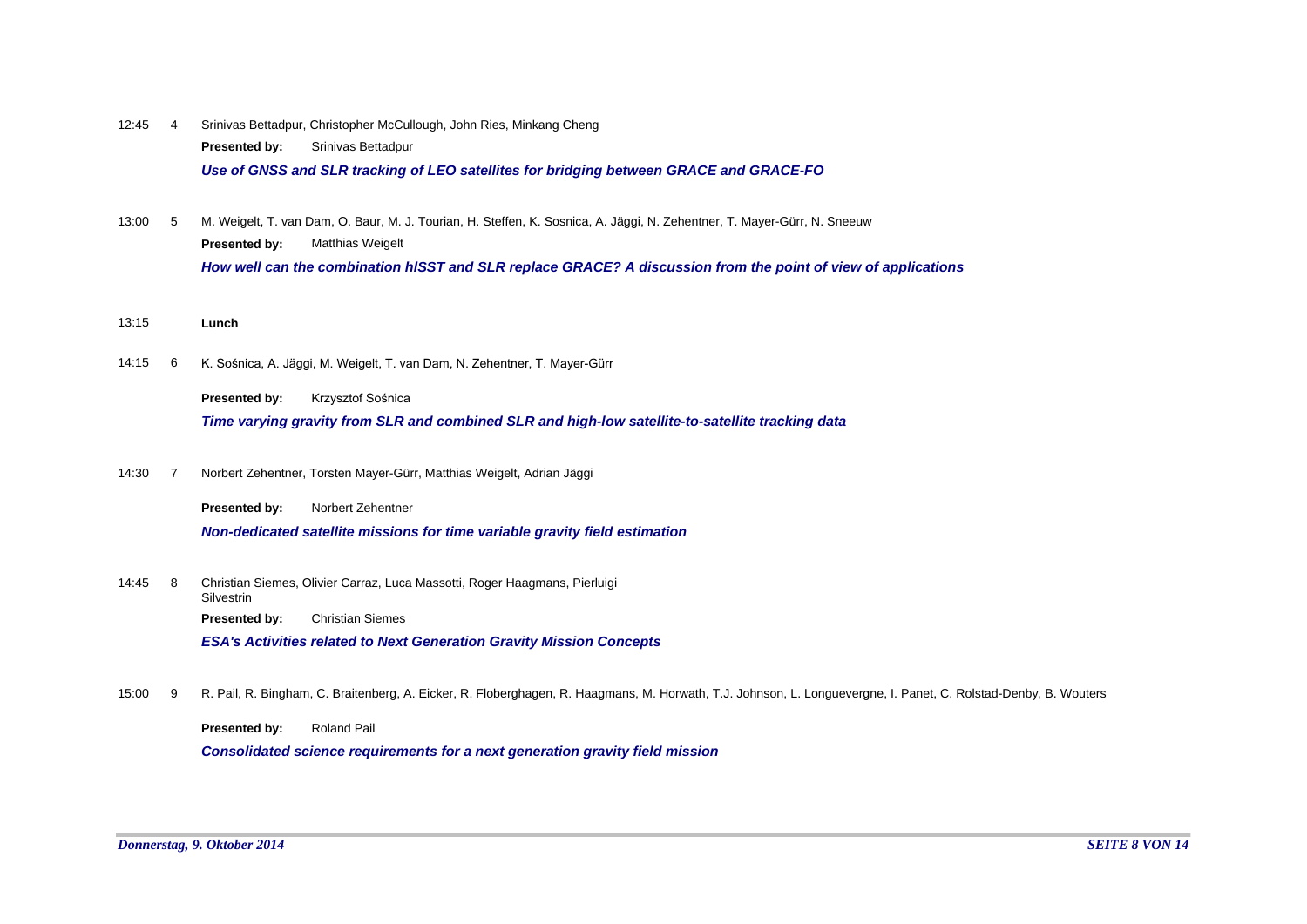#### 15:15 10 M. Murböck, Th. Gruber and NGGM-D team

**Presented by:** T. Gruber

*Next generation satellite gravimetry mission study (NGGM-D)*

15:30 11 I. Daras, R. Pail, P. Visser, M. Weigelt, S. Iran-Pour, M. Murböck, S. Tonetti, T. Gruber, J. de Teixeira da Encarnação, S. Cesare, C. Siemes, J. van den IJssel, S. Cornara, T. van Dam, N. Sneeuw, R. Haagmans

**Presented by:** Ilias Daras

*Treatment of temporal aliasing on future gravity satellite missions - an insight into ESA-SC4MGV project*

15:45 12 M. Weigelt, S. Iran-Pour, M. Murböck, S. Tonetti, P. Visser, I. Daras, J. de Teixeira da Encarnação, S. Cesare, C. Siemes, J. van den IJssel, S. Cornara, T. Gruber, T. van Dam, R. Pail, N. Sneeuw, R. Haagmans

**Presented by:** Matthias Weigelt

*A methodology to choose the orbit for a double pair scenario future gravity satellite mission ? experiences from the ESA SC4MGV project*

Ilias Daras, Roland Pail Poster 20

**Presented by:** Ilias Daras

*Towards a full exploitation of next generation sensors on-board future LL-SST type gravity field missions*

Henryk Dobslaw, Inga Bergmann-Wolf, Robert Dill, Ehsan Forootan, Volker Klemann, Jürgen Kusche, Ingo Sasgen Poster 21

**Presented by:** Henryk Dobslaw

*The Updated ESA Earth System Model for Gravity Mission Simulation Studies*

Poster 22 Matthias Ellmer, Torsten Mayer-Gürr

**Presented by:** Matthias Ellmer

*GRACE follow-on sensor noise with realistic background models*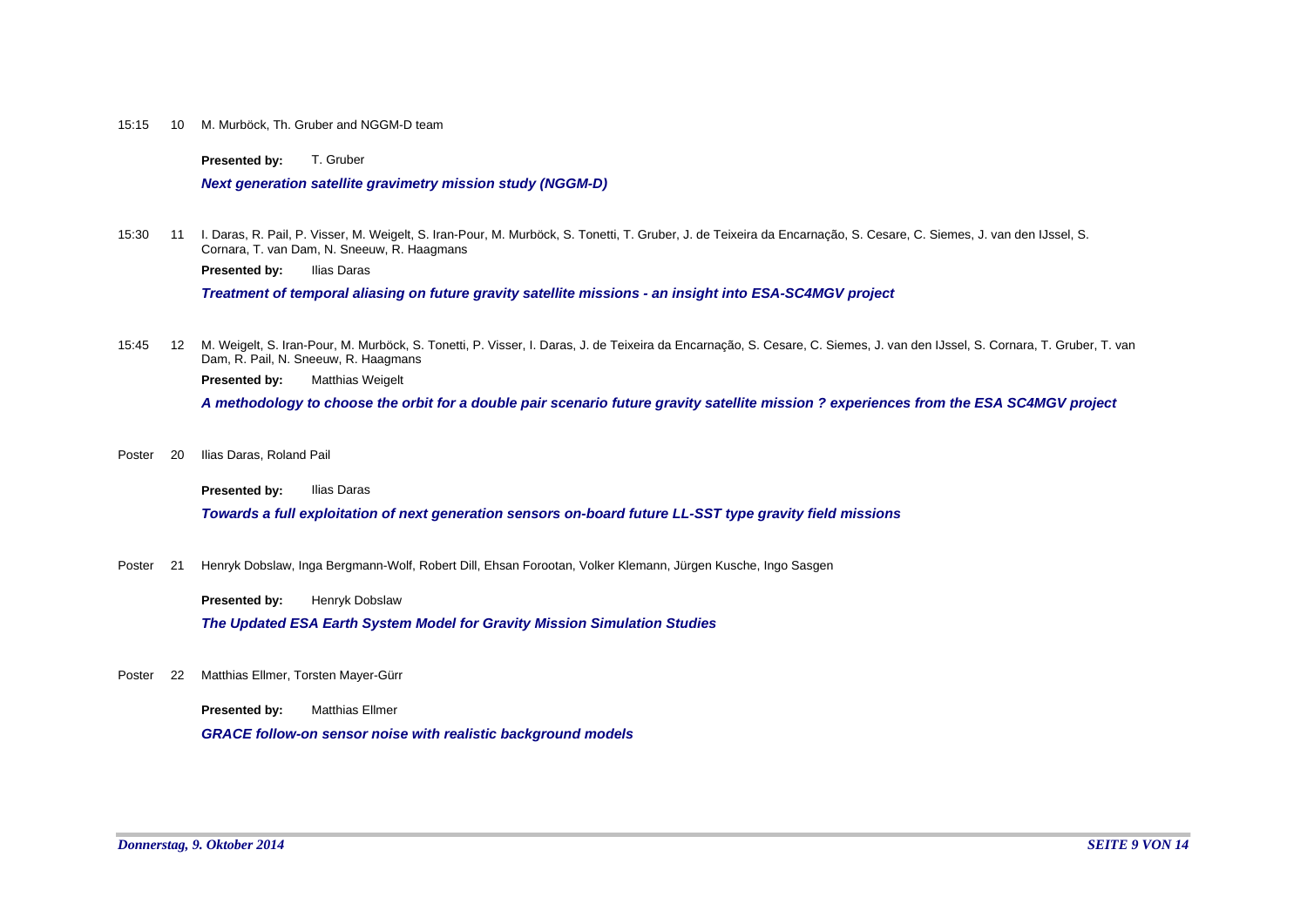#### Poster 23 Bernard Foulon, Bruno Christophe, Francoise Liorzou

**Presented by:** Bernard Foulon

*MICROSTAR, a "miniaturized" ultra sensitive accelerometer for future space missions*

Poster 24 Bernard Foulon, Bruno Christophe, Vincent Lebat, Karim Douch, Isabelle Panet

**Presented by:** Bernard Foulon

*GREMLIT: a planar electrostatic gradiometer for airborne geodesy*

Poster 25 Vitali Müller for the LRI-D team

*Inter-satellite ranging for GRACE Follow-On and NGGM* **Presented by:** Vitali Müller

16:00 **Coffee Break**

# *Session B.2: Cryosphere*

#### *Convener: Isabella Velicogna*

16:30 1 Jianli Chen

**Presented by:** Jianli Chen

*Reducing Leakage Error in GRACE-Estimated Antarctic Mass Balance*

Jennifer Bonin, Don Chambers, Himanshu Save 16:45 2

**Presented by:** Jennifer Bonin

*What GRACE resolution is required to numerically separate Greenland's glacial mass balance from its surface mass balance?*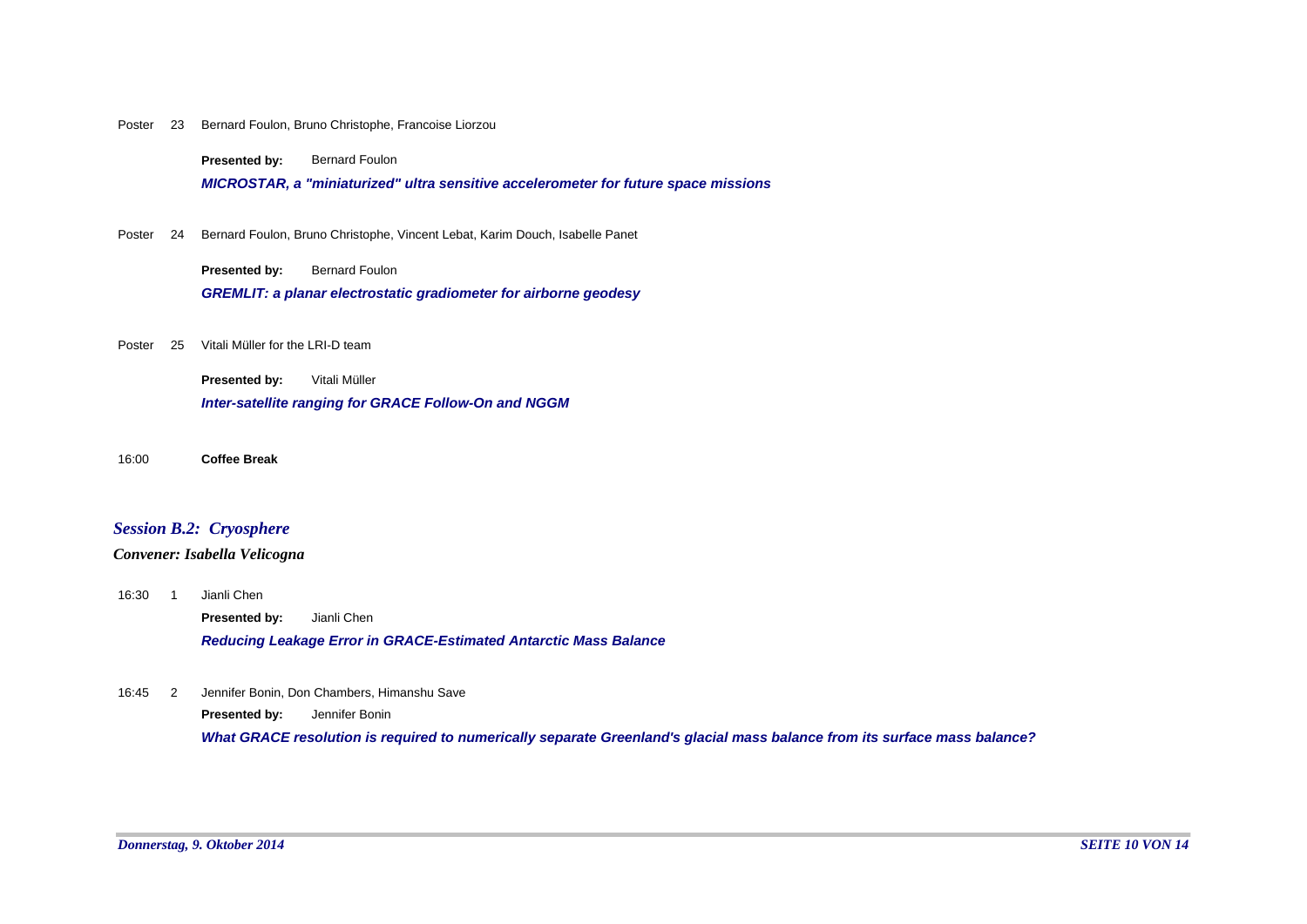17:00 S.B. Luthcke, B. Loomis, T. Sabaka 3

**Presented by:** S.B. Luthcke

*Current estimates of land ice mass evolution from the NASA GSFC mascon solution*

- 17:15 4 M. J. Talpe, R. S. Nerem, F. G. Lemoine, F. Landerer *Two Decades of Mass Change in Greenland and Antarctica* **Presented by:** R. S. Nerem
- Isabella Velicogna 17:30 5

**Presented by:** Isabella velicogna

*Regional pattern of ice mass balance with GRACE in Greenland, Antarctica and the Canadian Arctic Archipelago*

Yvonne Firing, Carmen Boening, David Wiese, Michael Watkins, Nicole Schlegel, Eric Larour 17:45 6

**Presented by:** Carmen Boening

*Antarctic Ice Mass Balance from GRACE*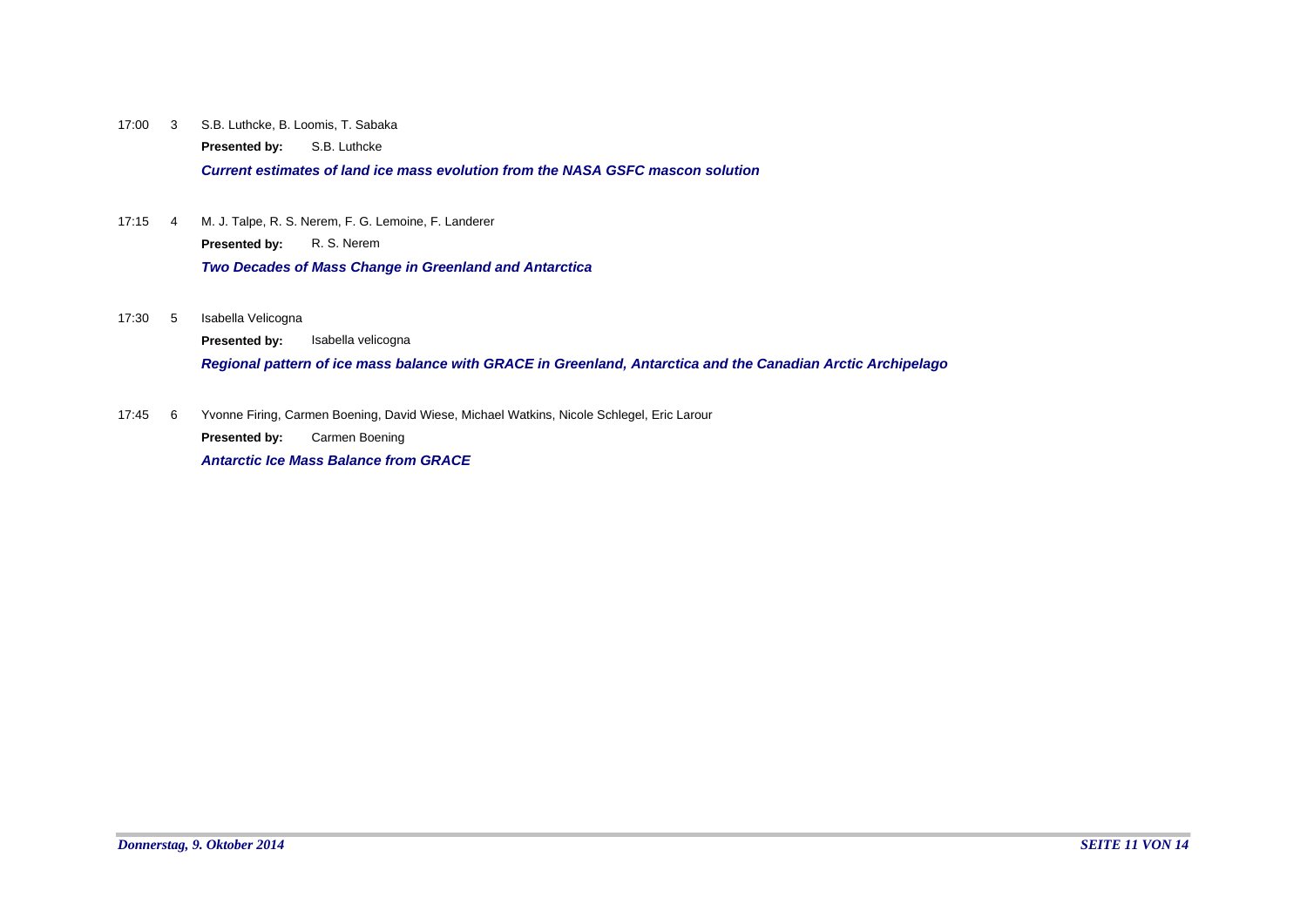# *Wednesday, Oct. 01*

## *Session B.3: Oceanography*

### *Convener: Victor Zlotnicki/Jens Schröter*

- 08:30 1 Christopher G. Piecuch, Rui M. Ponte *Annual Cycle in Southern Tropical Indian Ocean Bottom Pressure* **Presented by:** Rui M. Ponte
- 08:45 2 Rui M. Ponte, Christopher G. Piecuch *Interannual Bottom Pressure Signals in the Australian-Antarctic and Bellingshausen Basins* **Presented by:** Rui M. Ponte
- 09:00 B. Uebbing, J. Kusche, R. Rietbroek, C.K. Shum, Z.H. Khan *Partitioning Regional Sea Level in the Bay of Bengal from a Global GRACE and Jason-1/-2 Joint Inversion* **Presented by:** J. Kusche 09:00 3
- Jessica Makowski, Don P. Chambers, Jennifer Bonin *Using GRACE Ocean Bottom Pressure to Observe Mass Transport of the Antarctic Circumpolar Current* **Presented by:** Jessica Makowski 09:15 4
- 09:30 5 S.-C. Han, R. Ray

**Presented by:** R. Ray

*High-frequency (20 - 60 days) ocean mass variation over the Argentine basin observed from GRACE satellite gravity*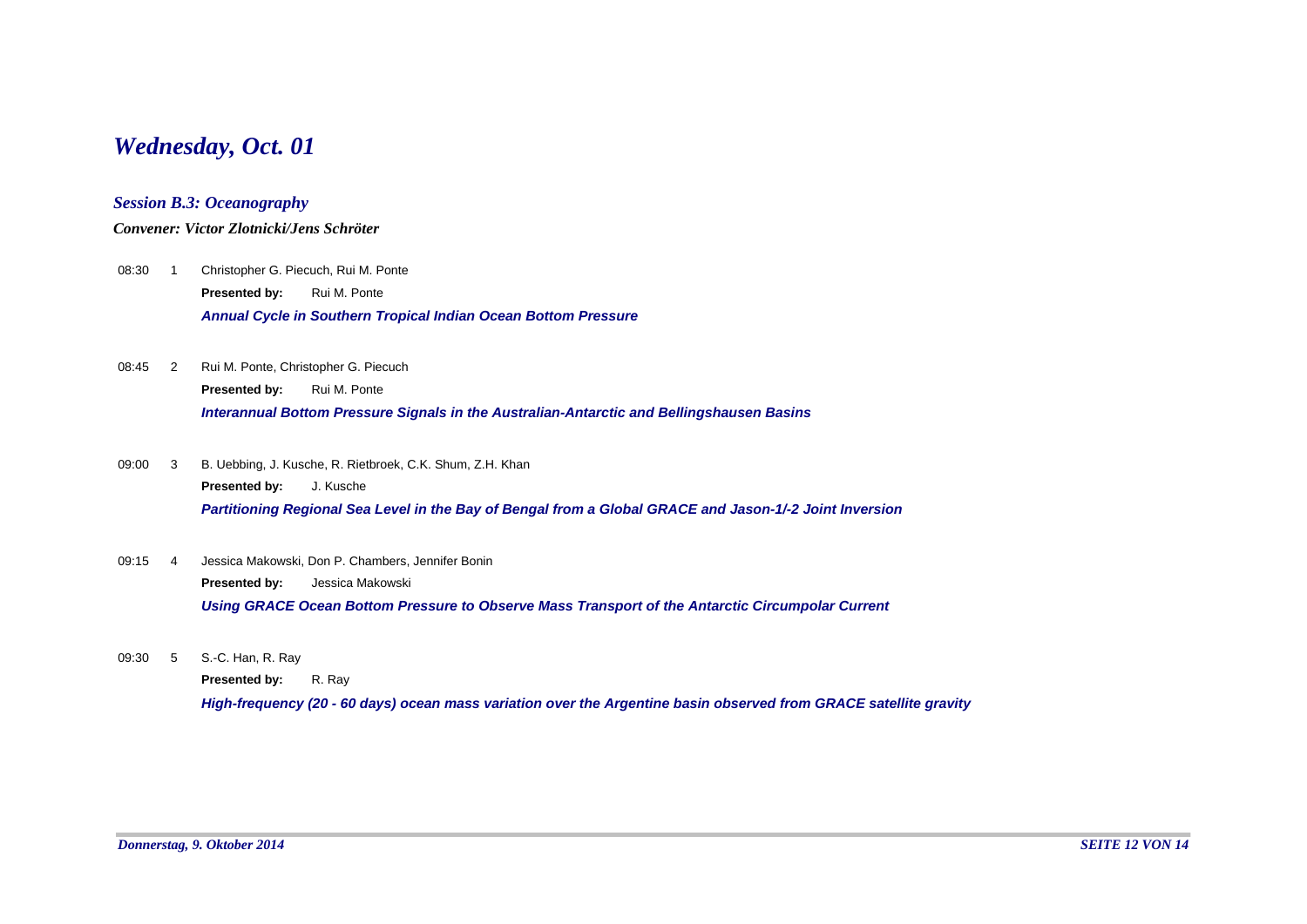09:45 6 Ichiro Fukumori, Ou Wang, William Llovel, Ian Fenty, Gael Forget **Presented by:** Ichiro Fukumori

*Coherent Near-Uniform Fluctuations of Ocean Bottom Pressure and Sea Level across the Arctic Ocean and the Nordic Seas*

- 10:00 7 C. G. Piecuch, I. Fukumori, R. M. Ponte, O. Wang *Vertical Structure of Ocean Pressure Variations with Application to Satellite-Gravimetric Observations* **Presented by:** Ichiro Fukumori
- Katrin Bentel, Felix W. Landerer, Carmen Boening *Monitoring Atlantic overturning circulation variability with GRACE-type gravity observations* **Presented by:** Katrin Bentel 10:15 8
- 10:30 **Coffee Break**
- W. Llovel, J.K. Willis, F.W. Landerer, I. Fukumori *Deep ocean contribution to sea level and energy budget not detectable over the past decade* **Presented by:** Felix W. Landerer  $11:00$  9
- 11:15 10 Inga Bergmann-Wolf, Liangjing Zhang, Henryk Dobslaw *Impact of global eustatic sea-level variations for the approximation of geocenter motion from GRACE* **Presented by:** Inga Bergmann-Wolf
- 11:30 11 Sarah Kwon, Don Chambers

*Understanding Oceanographic Contribution to Polar Motion* **Presented by:** Sarah Kwon